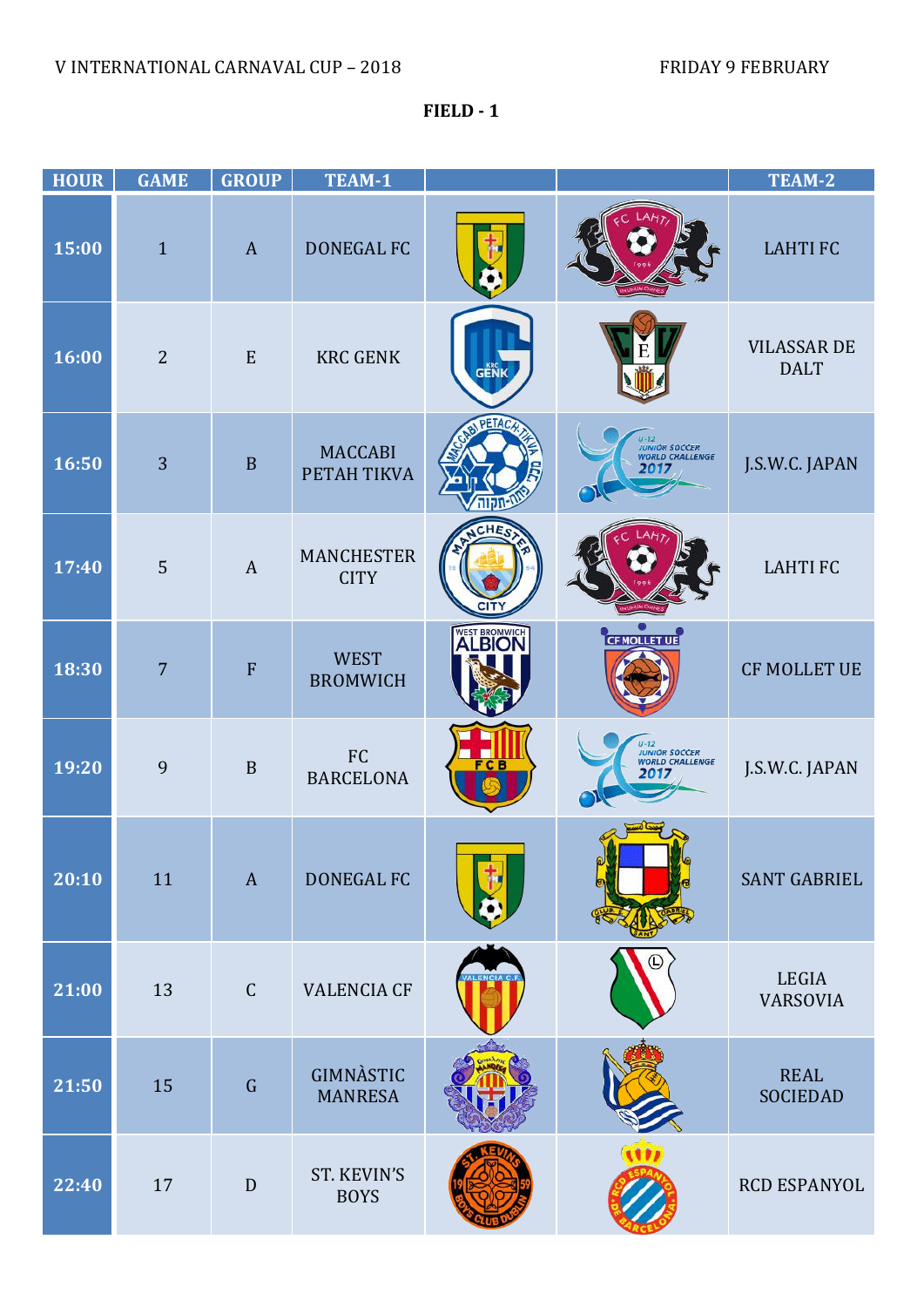**FIELD - 2**

| <b>HOUR</b> | <b>GAME</b>    | <b>GROUP</b>  | TEAM-1                           |                 | TEAM-2                |
|-------------|----------------|---------------|----------------------------------|-----------------|-----------------------|
|             |                |               |                                  |                 |                       |
| 16:50       | $\overline{4}$ | $\mathsf G$   | PREMIA DE<br><b>DALT</b>         |                 | FIF LLEIDA            |
| 17:40       | 6              | $\mathsf C$   | <b>VILASSAR DE</b><br><b>MAR</b> | <b>ARCI</b>     | <b>MARCET</b>         |
| 18:30       | $\, 8$         | D             | ST. KEVIN'S                      |                 | <b>LUTON FC</b>       |
| 19:20       | 10             | E             | RC CELTA DE<br><b>VIGO</b>       | <b>HOT</b>      | AQUA HOTEL FC         |
| 20:10       | 12             | $\rm F$       | <b>REAL</b><br>ZARAGOZA          |                 | <b>VIC RIUPRIMER</b>  |
| 21:00       | 14             | D             | <b>RCD ESPANYOL</b>              |                 | <b>LUTON FC</b>       |
| 21:50       | 16             | $\, {\bf B}$  | MACCABI<br>PETAH TIKVA           | <b>LONESTAR</b> | <b>LONESTAR SC</b>    |
| 22:40       | 18             | $\mathcal{C}$ | <b>VILASSAR DE</b><br><b>MAR</b> | (L              | <b>LEGIA VARSOVIA</b> |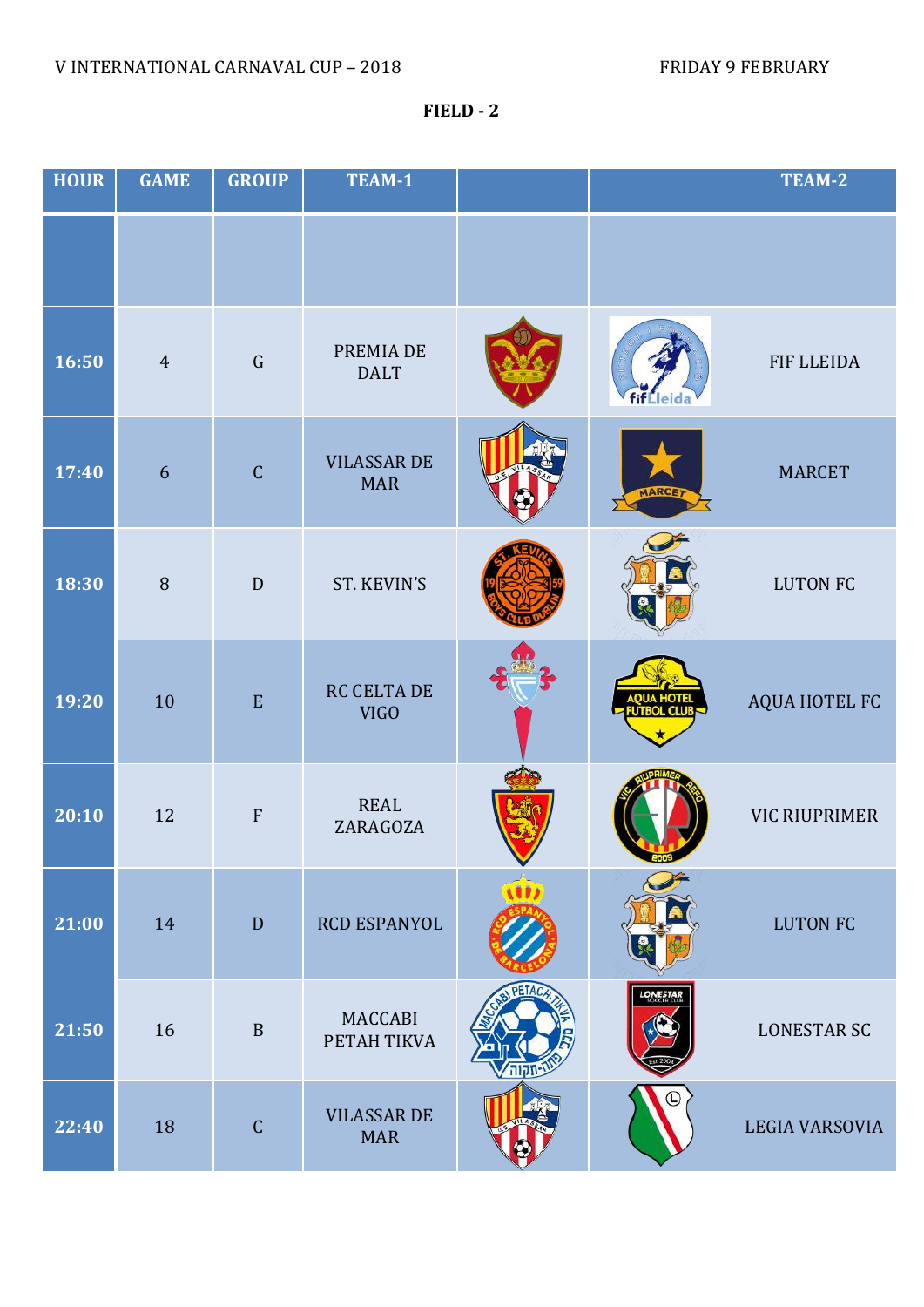**FIELD - 1**

| <b>HOUR</b> | <b>GAME</b> | <b>GROUP</b> | TEAM-1                            |                 |                                                  | TEAM-2                           |
|-------------|-------------|--------------|-----------------------------------|-----------------|--------------------------------------------------|----------------------------------|
| 8:00        | 19          | E            | <b>VILASSAR DE</b><br><b>DALT</b> |                 |                                                  | RC CELTA DE<br><b>VIGO</b>       |
| 8:50        | 21          | $\mathbf B$  | <b>LONESTAR SC</b>                | <b>LONESTAR</b> | U-12<br>JUNIOR SOCCER<br>WORLD CHALLENGE<br>2017 | J.S.W.C. JAPAN                   |
| 9:40        | 23          | D            | <b>LUTON FC</b>                   |                 | Damm                                             | <b>DAMM CF</b>                   |
| 10:30       | 25          | ${\bf E}$    | <b>KRC GENK</b>                   | GENK            | нот                                              | AQUA HOTEL FC                    |
| 11:20       | 27          | $\, {\bf B}$ | <b>MACCABI</b><br>PETAH TIKVA     |                 |                                                  | FC BARCELONA                     |
| 12:10       | 29          | $\mathsf{C}$ | <b>VILASSAR DE</b><br><b>MAR</b>  |                 |                                                  | <b>VALENCIA CF</b>               |
| 13:00       | 31          | $\mathbf{A}$ | <b>SANT GABRIEL</b>               |                 |                                                  | <b>MANCHESTER</b><br><b>CITY</b> |
| 13:50       | 33          | $\mathbf B$  | <b>LONESTAR SC</b>                | <b>LONESTAR</b> | FCB                                              | FC BARCELONA                     |
| 14:40       | 35          | $\mathsf{C}$ | <b>LEGIA</b><br><b>VARSOVIA</b>   |                 | <b>MARCE</b>                                     | <b>MARCET</b>                    |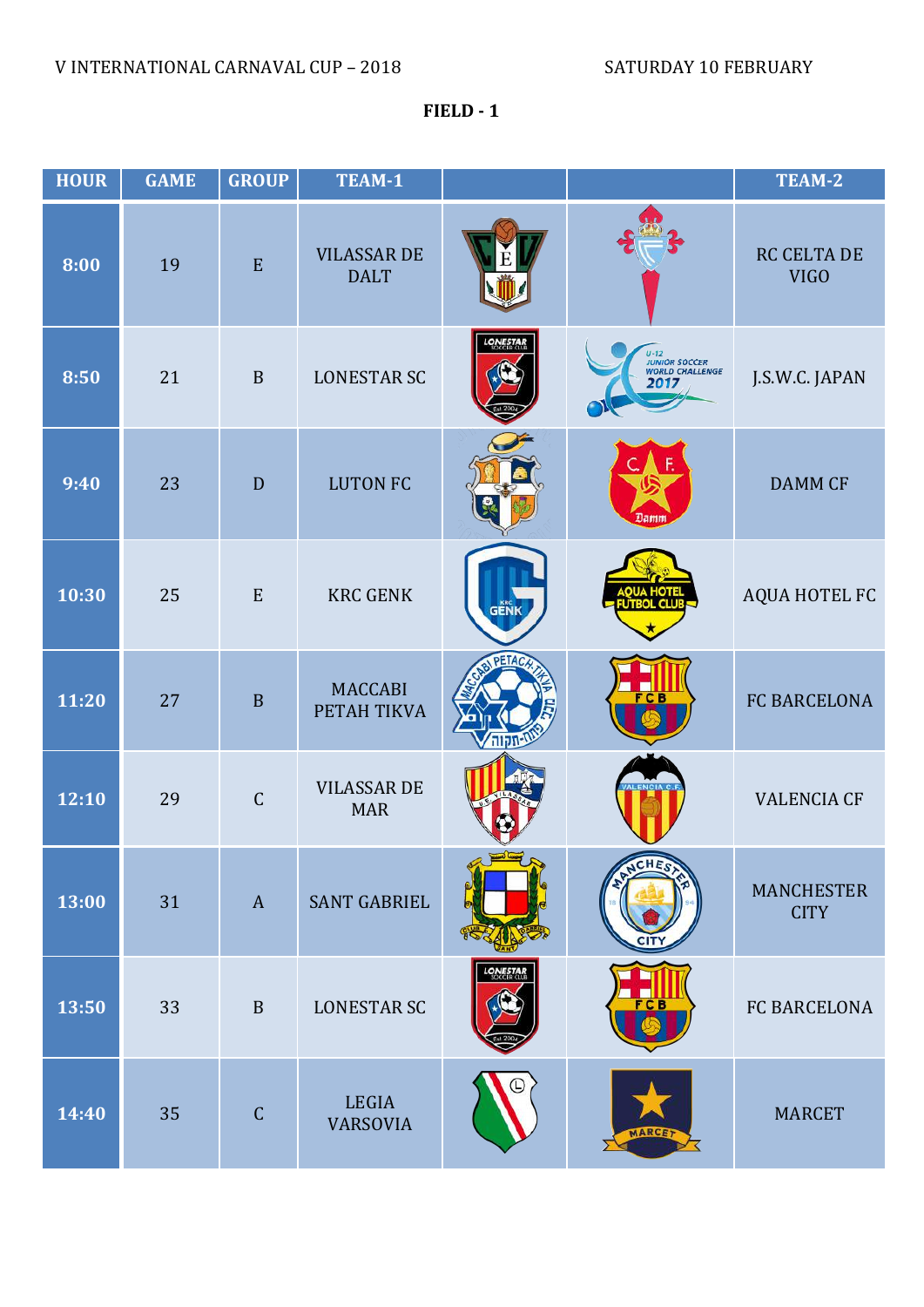## V INTERNATIONAL CARNAVAL CUP – 2018 SATURDAY 10 FEBRUARY

| <b>HOUR</b> | <b>GAME</b> | <b>GROUP</b>              | TEAM-1                         |               | TEAM-2                 |
|-------------|-------------|---------------------------|--------------------------------|---------------|------------------------|
| 15:30       | 37          | $\mathbf{F}$              | <b>WEST</b><br><b>BROMWICH</b> | <b>ALBION</b> | REAL ZARAGOZA          |
| 16:20       | 39          | $\mathsf G$               | FIF LLEIDA                     |               | REAL SOCIEDAD          |
| 17:10       | 41          | $\mathsf G$               | GIMNÀSTIC<br><b>MANRESA</b>    |               | PREMIA DE DALT         |
| 18:00       | 43          | $27^{\circ} - 28^{\circ}$ | 4º GROUP A                     |               | 4º GROUP B             |
| 18:50       | 45          | $1/8 - 1^{\circ}$         | 2º GROUP A                     |               | 2 <sup>°</sup> GROUP C |
| 19:40       | 47          | $1/8 - 3^{\circ}$         | 1º GROUP D                     |               | 2 <sup>°</sup> GROUP F |
| 20:30       | 49          | $1/8 - 5^{\circ}$         | $1^{\circ}$ GROUP B            |               | THE BEST 3º            |
| 21:20       | 51          | $1/8 - 79$                | $1^{\circ}$ GROUP G            |               | $2^{\circ}$ GROUP E    |

**FIELD - 1**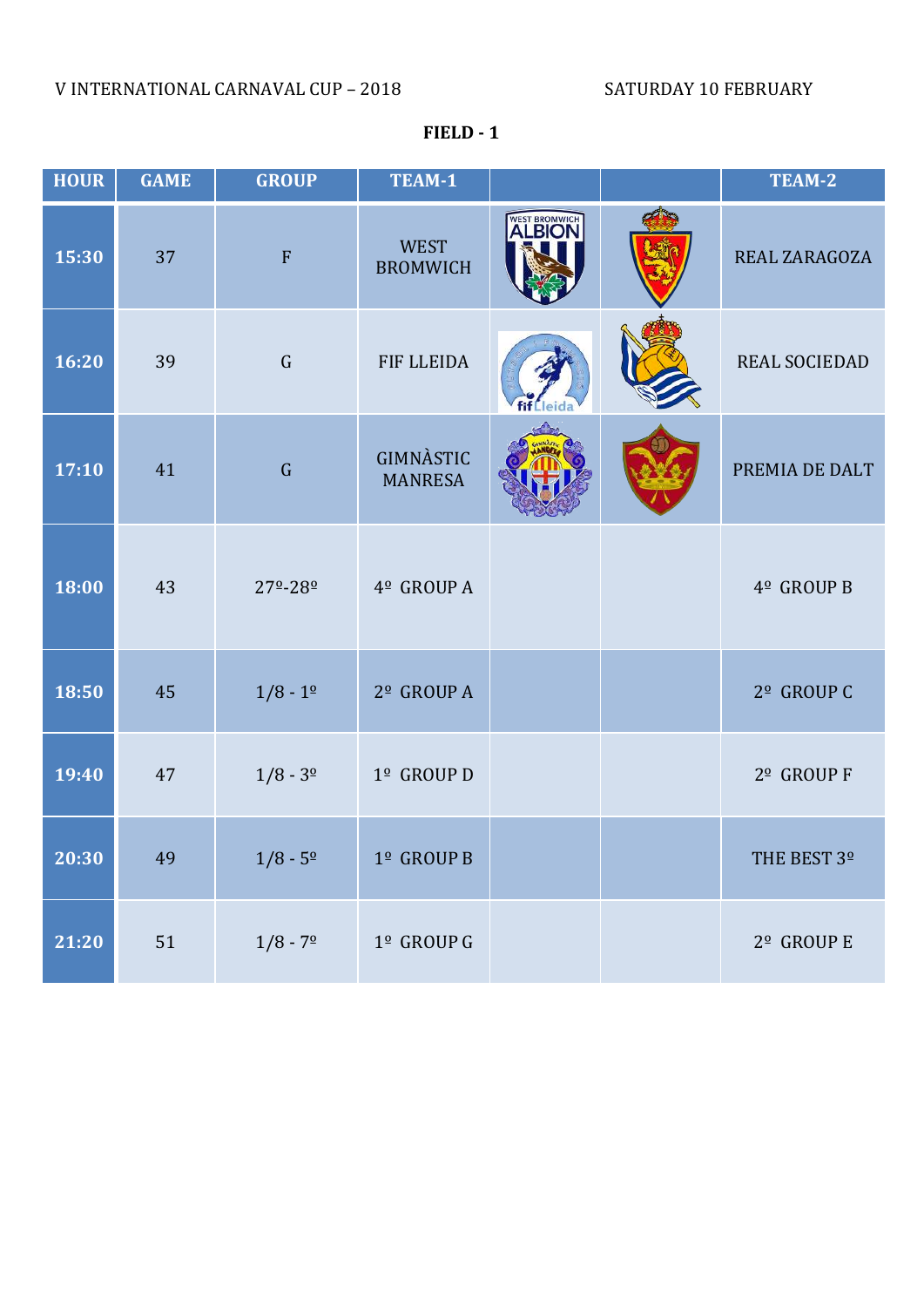**FIELD - 2**

| <b>HOUR</b> | <b>GAME</b> | <b>GROUP</b>              | TEAM-1                            |                    |      | TEAM-2                 |
|-------------|-------------|---------------------------|-----------------------------------|--------------------|------|------------------------|
| 8:00        | 20          | $\mathbf{A}$              | <b>SANT GABRIEL</b>               |                    |      | <b>LAHTIFC</b>         |
| 8:50        | 22          | $\mathsf G$               | PREMIA DE<br><b>DALT</b>          |                    |      | REAL SOCIEDAD          |
| 9:40        | 24          | $\mathsf C$               | <b>MARCET</b>                     |                    |      | <b>VALENCIA CF</b>     |
| 10:30       | 26          | $\mathbf{A}$              | <b>DONEGAL FC</b>                 |                    |      | <b>MANCHESTER CITY</b> |
| 11:20       | 28          | F                         | <b>CF MOLLET UE</b>               | <b>CFMOLLET UE</b> |      | REAL ZARAGOZA          |
| 12:10       | 30          | $\boldsymbol{\mathrm{F}}$ | <b>WEST</b><br><b>BROMWICH</b>    | WEST BROMWICH      |      | <b>VIC RIUPRIMER</b>   |
| 13:00       | 32          | $\mathsf G$               | GIMNÀSTIC<br><b>MANRESA</b>       |                    |      | <b>FIF LLEIDA</b>      |
| 13:50       | 34          | ${\bf D}$                 | RCD<br><b>ESPANYOL</b>            |                    | Damm | DAMM CF                |
| 14:40       | 36          | ${\bf E}$                 | <b>VILASSAR DE</b><br><b>DALT</b> |                    |      | AQUA HOTEL FC          |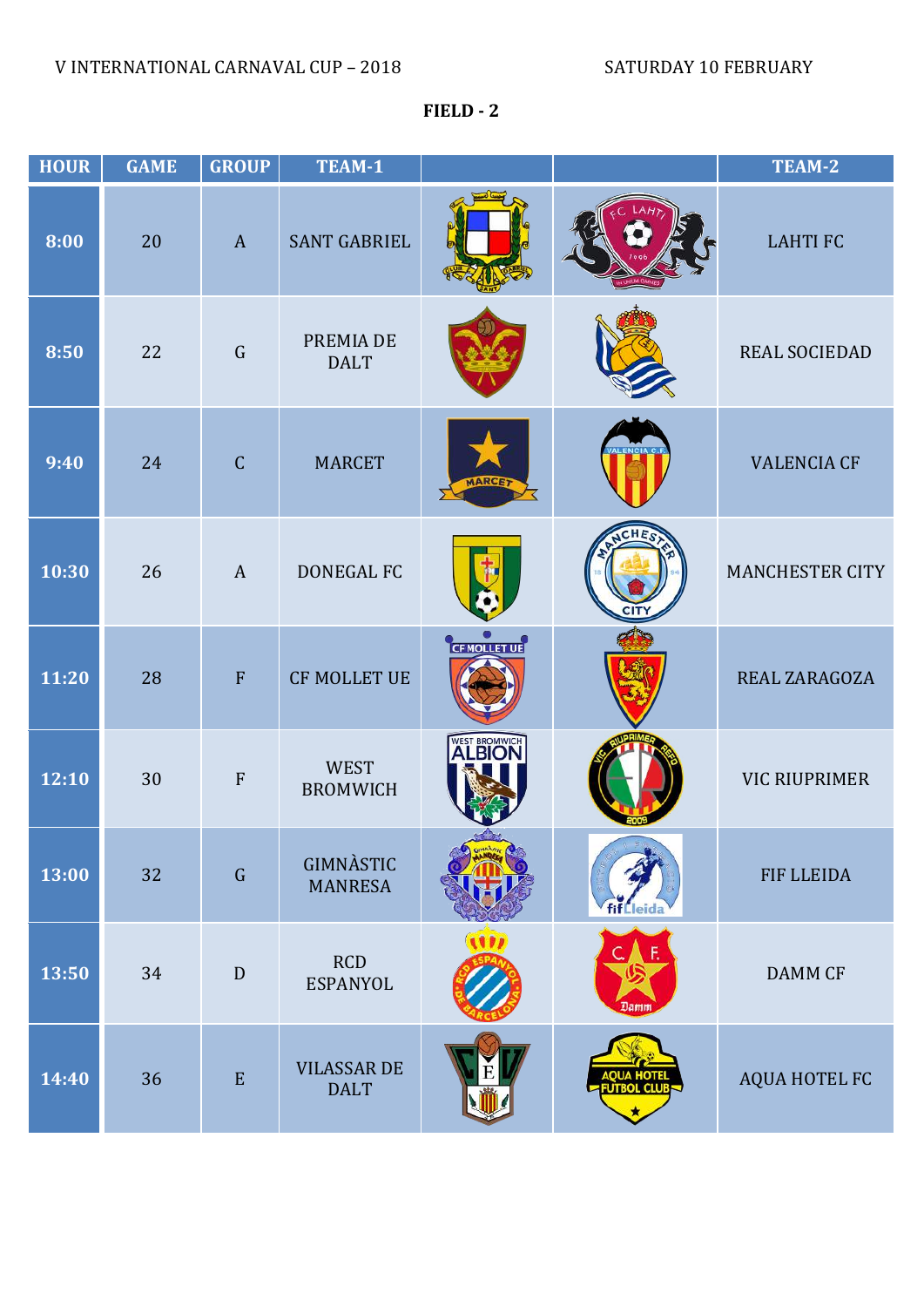V INTERNATIONAL CARNAVAL CUP – 2018 SATURDAY 10 FEBRUARY

**FIELD - 2**

| <b>HOUR</b> | <b>GAME</b> | <b>GROUP</b>              | TEAM-1                 |              | TEAM-2                                   |
|-------------|-------------|---------------------------|------------------------|--------------|------------------------------------------|
| 15:30       | 38          | $\mathbf E$               | <b>KRC GENK</b>        | <b>GENK</b>  | <b>RC CELTA DE VIGO</b>                  |
| 16:20       | 40          | ${\bf F}$                 | <b>CF MOLLET UE</b>    | CF NOLLET UE | <b>VIC RIUPRIMER</b>                     |
| 17:10       | 42          | $\mathbf D$               | <b>DAMM CF</b>         | Damm         | ST. KEVIN'S BOYS                         |
| 18:00       | 44          | $25^{\circ} - 26^{\circ}$ | 4º GROUP C             |              | 4º GRUPO D                               |
| 18:50       | 46          | $1/8 - 2^{\circ}$         | 1º GROUP C             |              | <b>SECOND THE BEST</b><br>3 <sup>0</sup> |
| 19:40       | 48          | $1/8 - 4^{\circ}$         | 1º GROUP E             |              | 2º GROUP D                               |
| 20:30       | 50          | $1/8 - 6^{\circ}$         | 1º GROUP A             |              | 2 <sup>°</sup> GROUP G                   |
| 21:20       | 52          | $1/8 - 8^{\circ}$         | 2 <sup>°</sup> GROUP B |              | 1º GROUP F                               |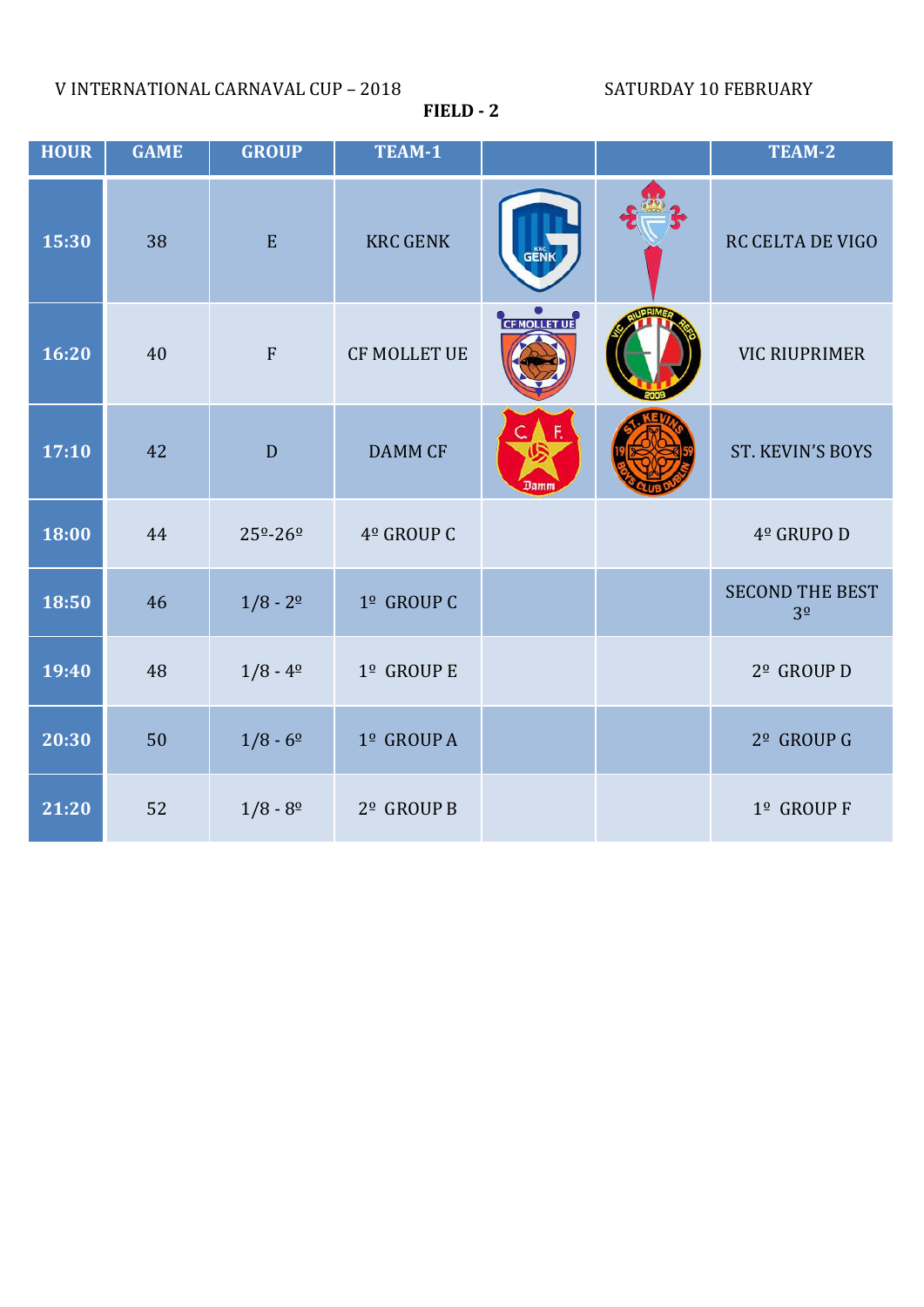## **FIELD – 1**

| <b>HOUR</b> | <b>GAME</b> | <b>GROUP</b>            | TEAM-1                    |  | TEAM-2                    |
|-------------|-------------|-------------------------|---------------------------|--|---------------------------|
| 8:00        | 53          | 23º-24º                 | 4º GROUP E                |  | 4 <sup>°</sup> GROUP F    |
| 8:50        | 55          | $1/4 - 1^{\circ}$       | <b>WINNER 1/8 - 1</b>     |  | <b>WINNER 1/8 - 3</b>     |
| 9:20        | 57          | $1/4 - 3^{\circ}$       | <b>WINNER 1/8 - 5</b>     |  | <b>WINNER 1/8 - 7</b>     |
| 10:30       | 59          | SEMIFINAL 1º            | <b>WINNER 1/4 - 1</b>     |  | <b>WINNER 1/4 - 3</b>     |
| 11:20       | 61          | SEMIFINAL 2º            | <b>WINNER 1/4 - 2</b>     |  | <b>WINNER 1/4 - 4</b>     |
| 12:10       | 63          | $3^{\circ} - 4^{\circ}$ | <b>LOSER SEMIFINAL 1</b>  |  | <b>LOSER SEMIFINAL 2</b>  |
| 13:00       | 65          | <b>FINAL</b>            | <b>WINNER SEMIFINAL 1</b> |  | <b>WINNER SEMIFINAL 2</b> |